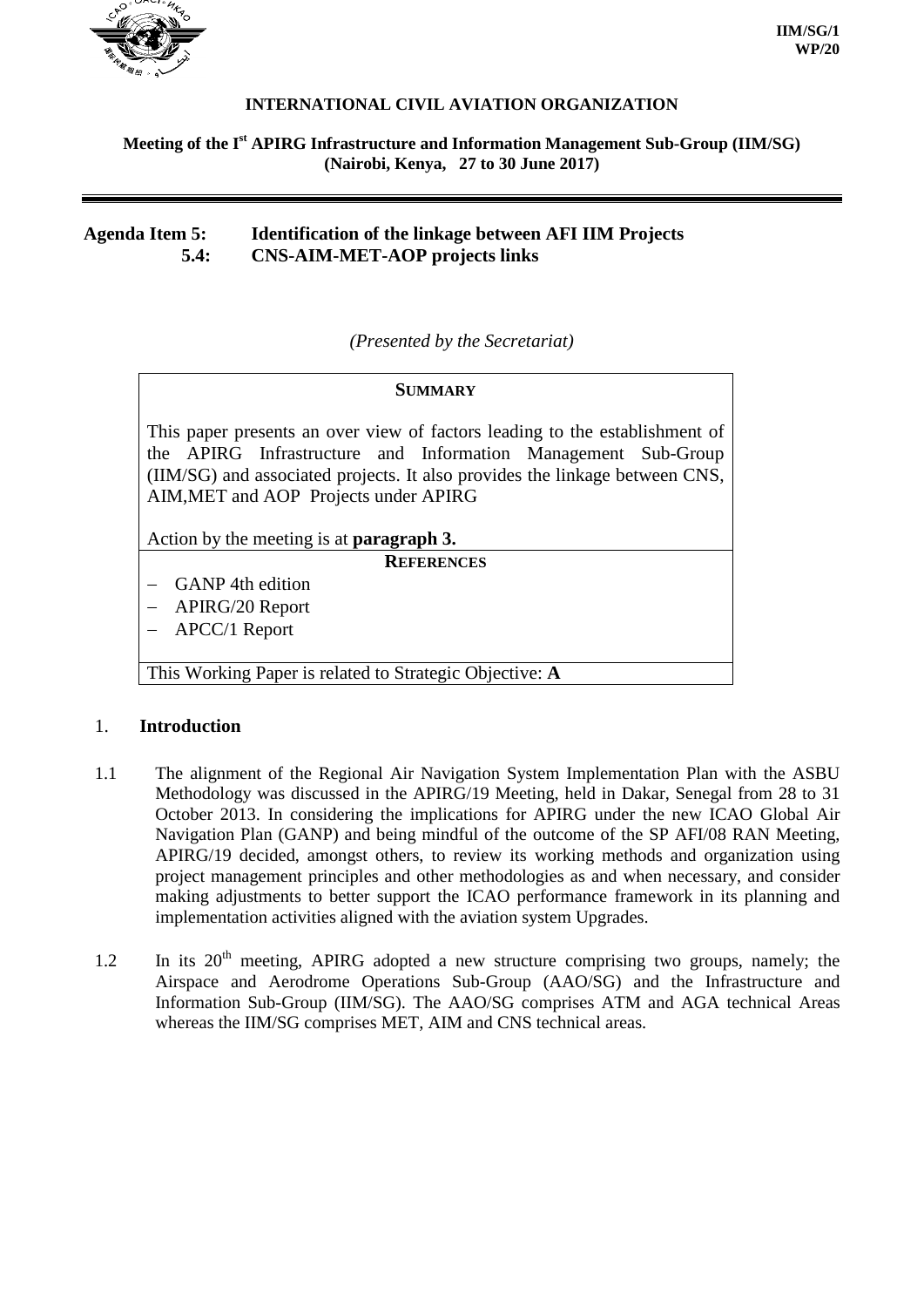## 2. **Discussion**

- 2.1 Through APIRG Conclusion 20/49, the set of projects identified by previous APIRG sub groups including AOP and ATM were adopted and made applicable to the AAO and IIM Sub-Groups by the APIRG Projects and coordination committee in its first meeting held in Nairobi from 30-31 January 2017 which also formally dissolved the previous sub-groups through Decision 1/01.
- 2.2 The APIRG Projects Coordination Committee (APCC), in its first meeting held in Nairobi, Kenya from 30 to 31January, directed that the APIRG Sub-groups should establish linkage between Projects to be under taken by the Sub-groups to enhance coordination, eliminate duplication and create synergies.
- 2.3 In response to the APCC directive, this working paper attempts to establish linkages that may exist between the IIM projects and AOP projects under the AAO sub-group.
- 2.4 All Projects identified are listed in **attachment 1** to this working paper as well as the linkage between APIRG projects under the two APIRG sub –groups.

## 3. **Action by the Meeting**

- 3.1 The meeting is invited to:
	- a) Note the information provided in this working paper;
	- b) Review the Linkage between projects to be undertaken by the IIM sub-groups and AOP projects.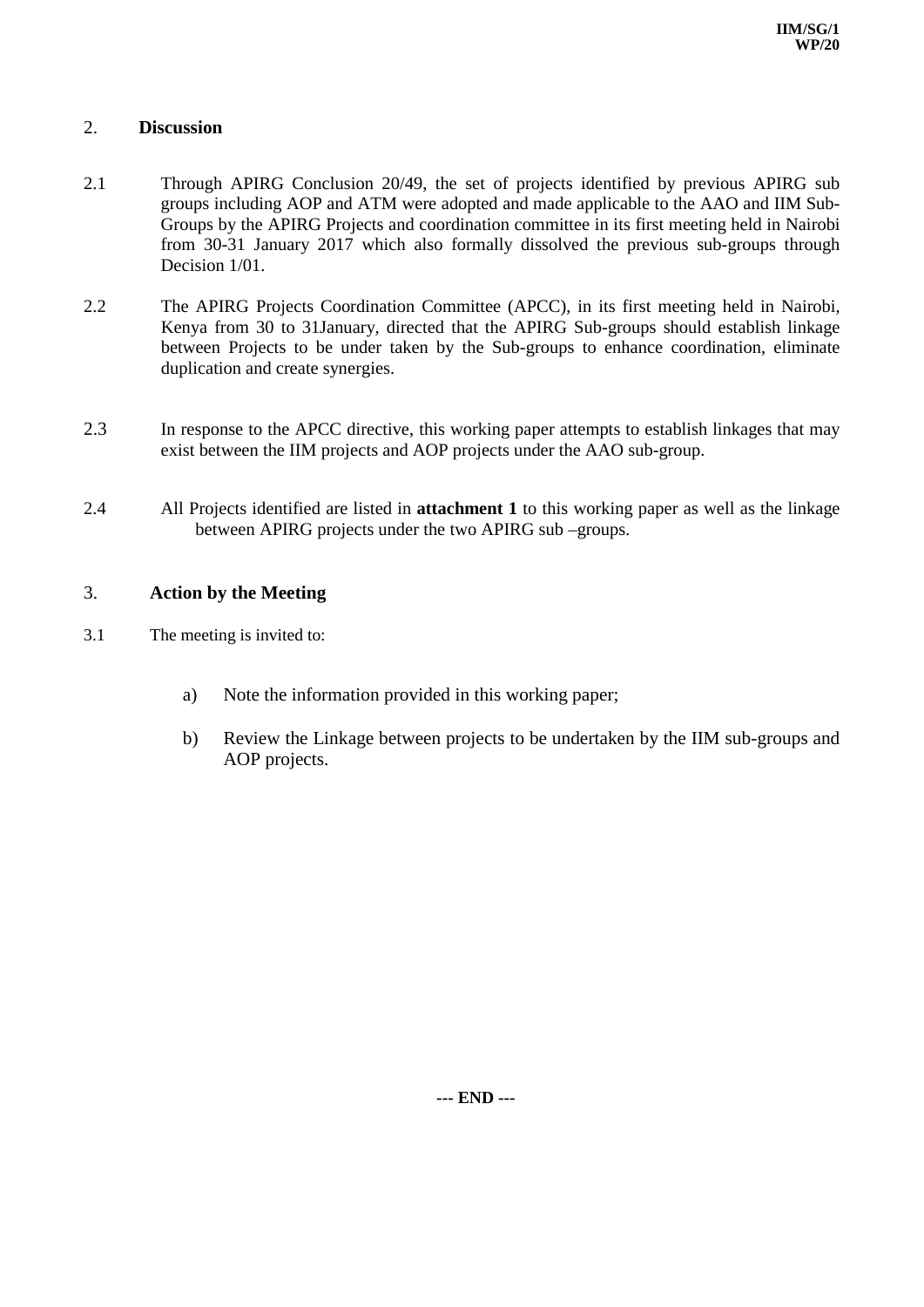# **IIM PROJECTS**

## AIM –Projects

- 1. AIM1 -Assessment and development of QMS applied to AIM in AFI States
- 2. AIM<sub>2</sub> -Implementation of Aeronautical Information Exchange Systems (AIXM)
- 3. AIM3 -Implementation of the provision of electronic terrain and obstacle data ( e-TOD) (AFI Region

### CNS –Projects

- 1.  $CNS<sub>1</sub>$  Identification of development of CNS-Communications projects
	- a.  $CNS_{1a}G/G$  coordination
	- b.  $CNS_{1b}$ -Aeronautical and MET data flow
	- c.  $CNS_{1c}$ -Air/Ground Communication
	- d. CNS<sub>1d-</sub>Maintain an acceptable OoS
- 2. Navigation and others
	- a.  $CNS_{2a}$  Effective implementation of Aeronautical radio navigation Systems
	- b.  $CNS<sub>2b</sub>$ -Protection of Aeronautical spectrum
	- c.  $CNS<sub>2c</sub>$ CNS Data collection
	- d.  $CNS<sub>2d</sub>$ -Security of CNS Infrastructures
	- e.  $CNS_{2e}$ -Contingency and backup
- 3. Surveillance
	- a.  $CNS_{3a}$ -Implementation of Surveillance systems
	- b.  $CNS_{3b}$ -Interconnection/Interoperability of surveillance system
	- c. CNS3c-Establishment of Surveillance Requirements and Optimization Parameters

#### MET –Projects

- 1. MET<sub>1</sub>. Implementation of information concerning en-route weather phenomena which may affect the safety of aircraft operations (SIGMET), Quality Management System for aeronautical meteorology (QMS/MET) service, in the AFI region
- 2. MET<sub>2</sub>. Implementation of Terminal Area Warnings and Forecasts, Provision of WAFS Forecasts and Optimization of OPMET data exchanges in the AFI Region

### AOP –PROJECTS

- 1.  $AOP_1$ -Training and qualification of Technical staff (Regulators &Airport operators)
- 2.  $AOP<sub>2</sub>$  -Aerodrome data management (determination, reliability and publication)
- 3. AOP3 Aerodrome Rescue and Firefighting Services (RFFS)
- 4. AOP4 Aerodrome Emergency Planning (AEP), including Public Health Emergencies
- 5. AOP<sub>5</sub>. Wildlife, Environmental & Land use Management/ Obstacle Control
- 6.  $AOP<sub>6</sub>$  -Implementation of Runway safety programmes at aerodromes